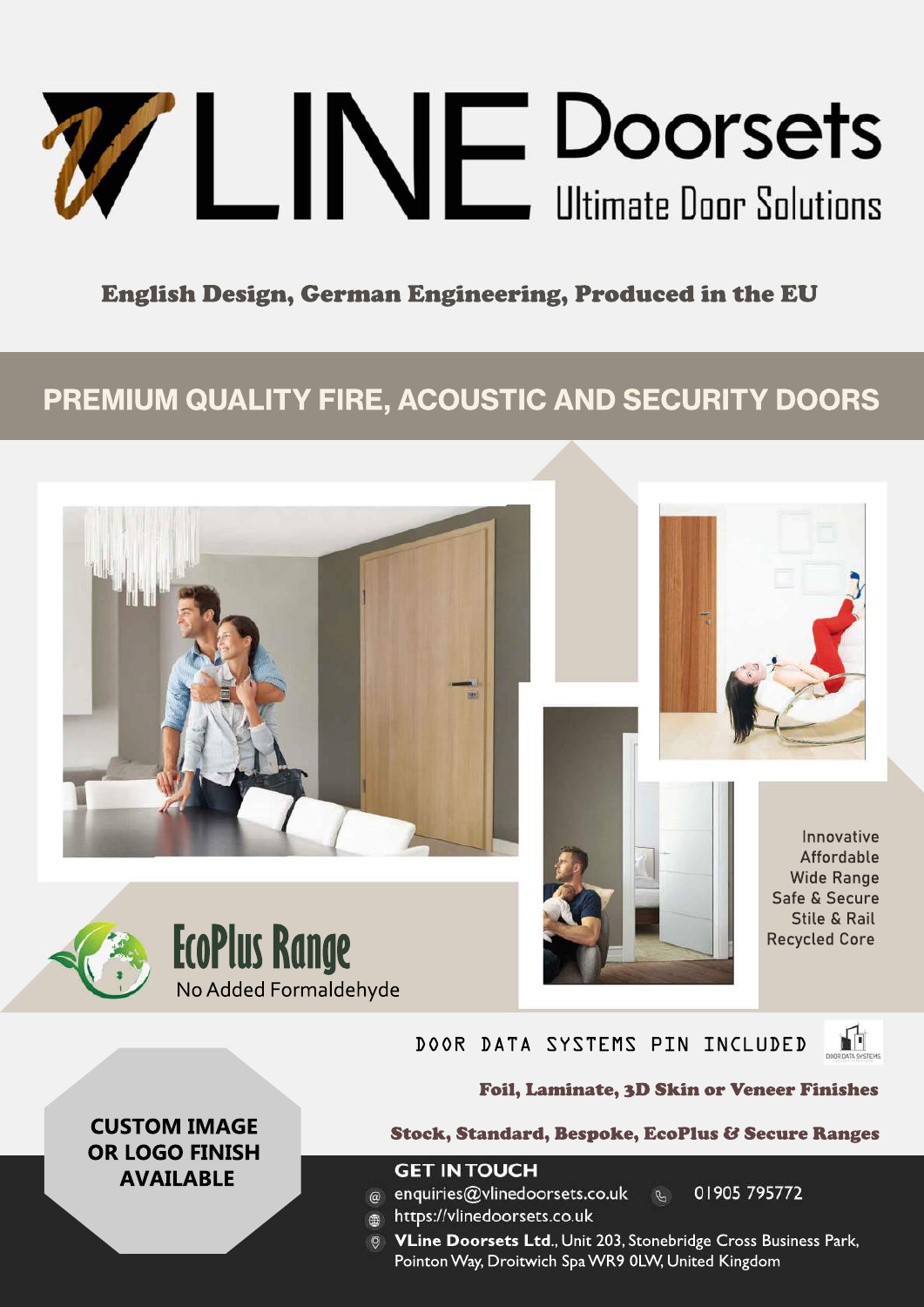# **Welcome to VLine Doorsets!**

### WE ONLY USE **THE BEST**

WE HAVE A WIDE **RANGE OF DOOR** SOLUTIONS

WEARE INNOVATIVE

WE UNDERSTAND **THAT TIME IS MONEY** 

**FOR US. IT IS SAFETY FIRST** 

WEOFFER NOADDED FORMALDEHYDE **OPTION** 

WE CAN DO **IMAGE OR LOGO** FINISHES

The quality and affordability of VLine Doorsets solutions are quaranteed by our unique formula, using English design, German engineering and EU production specialists. All intumescent products, seals, smoke and acoustic seals, thresholds all produced and supplied through our own group.

Choose from our Stock, Standard, EcoPlus or Bespoke range of fire, acoustic or security door solutions.

Doors are fitted with a Door Data Systems pin containing certification and warranty details and installation instructions.

Our doors come fully finished in your chosen colour; no painting required (except for the 3D finish), with pre-drilled fixing positions, pre-cut architraves for fast installation. Everything in a box on stock orders or upon request.

All our products hold primary test evidence and are built to last: produced in a traditional fashion of stile and rail with a 100% recycled core with dense sub-faces.

Not only our products are fully recyclable, we also introduced our EcoPlus range: any design can be produced using no added formaldehyde material. Ideal for BREEAM and LEED projects.

You can choose from hundreds of foil, laminate or 3D skin finishes or create your own. We offer customized image finish using your own photo, image or logo, whether you work with a chain or for a football fan.







### **GET IN TOUCH**

- @ enquiries@vlinedoorsets.co.uk
- https://vlinedoorsets.co.uk

01905 795772

**VLine Doorsets Ltd., Unit 203, Stonebridge Cross Business Park,** Pointon Way, Droitwich Spa WR9 0LW, United Kingdom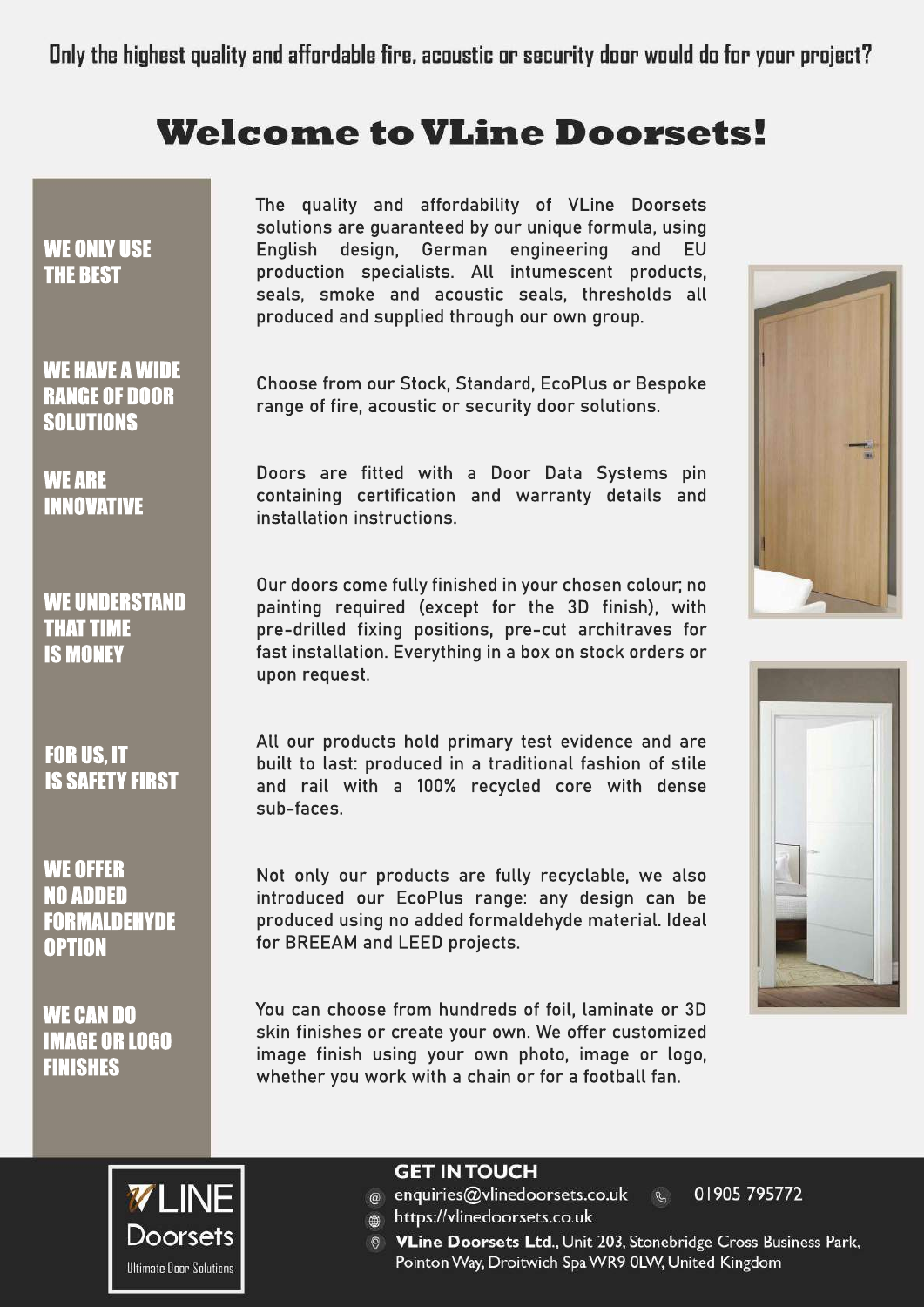# **Welcome to VLine Doorsets!**

VLine Doorsets doors are produced using a stile and rail construction method, unless requested otherwise, that offers the benefits of a lighter door but with the strength more commonly expected with a much heavier solid timber door.

Using this method, screw retention is greatly increased over far lesser chipboard lipped doors.

By utilising double stiles and rails VLine Doorsets doors give true fixing security to the ironmongery pieces like locks, hinges, handles and closers.

Our inner core of stile and rail doors is a 100% recycled by-product, FSC compliant, sustainable and environmentally friendly.

Stiles and rails are FSC finger jointed timbers saving on waste whilst ensuring dimensional stability. These are laid in opposite grain direction further increasing the integrity of the finished product.

Subfaces of MDF or HDF are bonded over the inner core and lining timbers fully encasing both door leaf faces in a solid durable surface ready for final finishing.

Finishes are applied directly onto the sub-face, these can vary from foils, laminates, 3D skins or veneered faces.

We also offer customisable image or logo finish.

Our standard edge detail is to colour match both long and top edges with the leaf face. However, contrasting edges can be applied upon request.







**ABOUT OUR PRODUCTS** 

### **GET IN TOUCH**

@ enquiries@vlinedoorsets.co.uk

 $\mathcal{Q}_{\alpha}$ 01905 795772

ttps://vlinedoorsets.co.uk

**VLine Doorsets Ltd., Unit 203, Stonebridge Cross Business Park,** 

Pointon Way, Droitwich Spa WR9 0LW, United Kingdom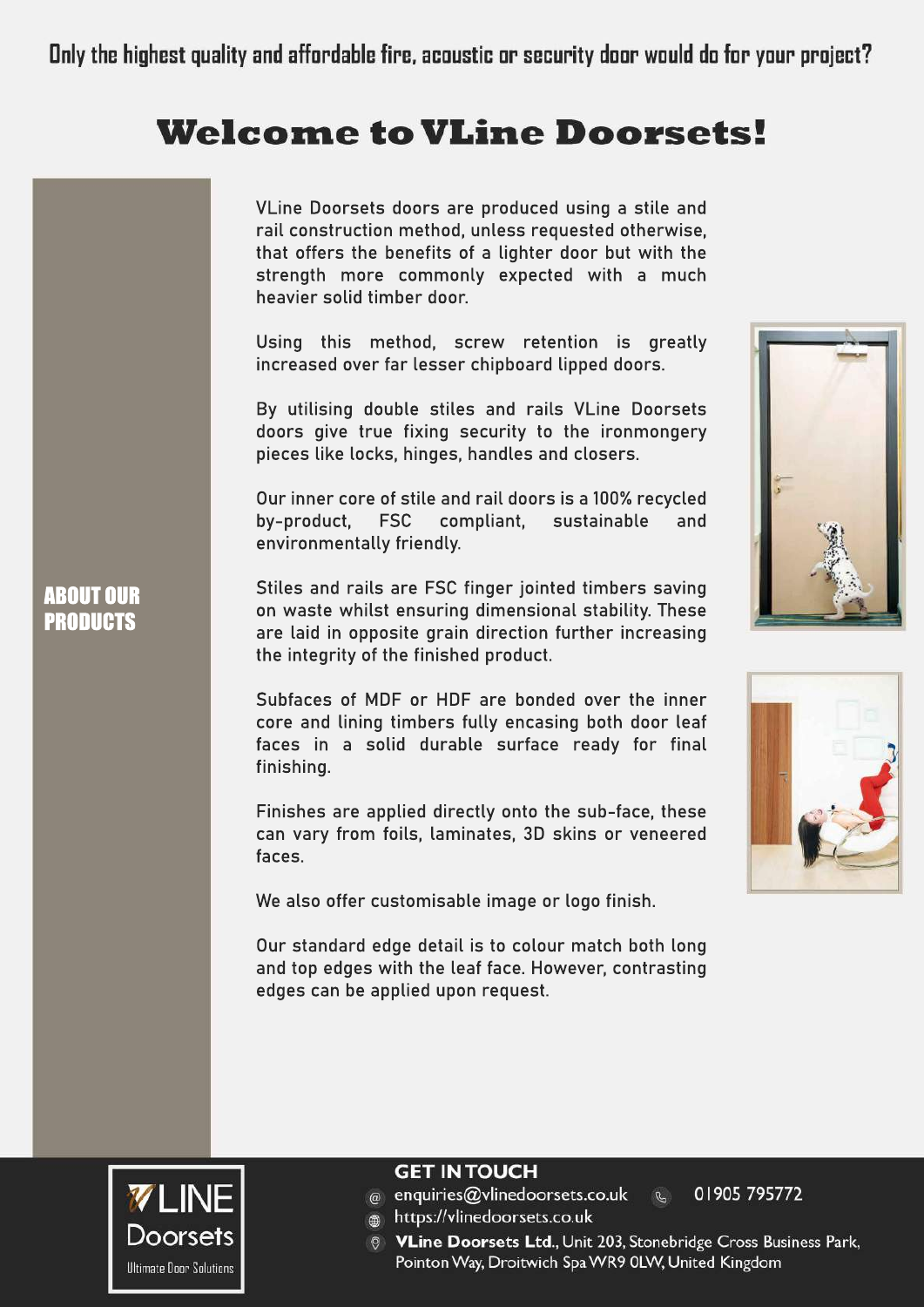# **Welcome to VLine Doorsets!**

|                    | Our selection of unique, specially designed, high<br>quality and innovative doors is as follows:<br>Stock range: ideal for residential or commercial<br>internal door projects.                                                                                                                                                                                                                                                                                                                                                                                                                                                                                                                                                                                                                                                                                                                                                                                                                                                                                                                     |  |
|--------------------|-----------------------------------------------------------------------------------------------------------------------------------------------------------------------------------------------------------------------------------------------------------------------------------------------------------------------------------------------------------------------------------------------------------------------------------------------------------------------------------------------------------------------------------------------------------------------------------------------------------------------------------------------------------------------------------------------------------------------------------------------------------------------------------------------------------------------------------------------------------------------------------------------------------------------------------------------------------------------------------------------------------------------------------------------------------------------------------------------------|--|
|                    | Standard range: ideal for contract internal door<br>projects.                                                                                                                                                                                                                                                                                                                                                                                                                                                                                                                                                                                                                                                                                                                                                                                                                                                                                                                                                                                                                                       |  |
| <b>OUR RANGE</b>   | Bespoke range: ideal for architectural internal door<br>projects.                                                                                                                                                                                                                                                                                                                                                                                                                                                                                                                                                                                                                                                                                                                                                                                                                                                                                                                                                                                                                                   |  |
|                    | Secure range: ideal for residential entrance doors.                                                                                                                                                                                                                                                                                                                                                                                                                                                                                                                                                                                                                                                                                                                                                                                                                                                                                                                                                                                                                                                 |  |
|                    | EcoPlus range: any design can be produced using no<br>added formaldehyde material, ideal for BREEAM and<br>LEED projects.                                                                                                                                                                                                                                                                                                                                                                                                                                                                                                                                                                                                                                                                                                                                                                                                                                                                                                                                                                           |  |
|                    | Please see VLine Doorsets Door Solutions Data Sheet for<br>standard and customization options for all our product ranges.                                                                                                                                                                                                                                                                                                                                                                                                                                                                                                                                                                                                                                                                                                                                                                                                                                                                                                                                                                           |  |
|                    | <b>STOCK RANGE</b>                                                                                                                                                                                                                                                                                                                                                                                                                                                                                                                                                                                                                                                                                                                                                                                                                                                                                                                                                                                                                                                                                  |  |
|                    | <b>Main characteristics:</b>                                                                                                                                                                                                                                                                                                                                                                                                                                                                                                                                                                                                                                                                                                                                                                                                                                                                                                                                                                                                                                                                        |  |
| <b>STOCK RANGE</b> | Ideal for residential or commercial internal door projects.<br>Packaging: fully boxed FD30s doorsets.<br>Leaf sizes: 2040 x 926 / 826 / 726 x 44 mm leaf sizes.<br>Overall frame: 2079 x 992 / 892 / 792 x 102mm.<br>Finish: Oak, Grey Wash Oak or Hamburg White (vertical groove).<br>Frames: 102 mm wide fully finished in white foil, pre-drilled for fixing<br>and grooved to accept architraves.<br>Architraves: fully finished in white foil 12 x 62 mm half rounded<br>section with tongues to slot into frames.<br>Ironmongery fitted: 3 no. Class 13 SSS ball bearing hinges and<br>standard upright latch.<br>Ironmongery supplied loose: 2-4 face fixed scissor arm closer and<br>SSS lever handles.<br>Data Chip: Door is pre-fitted with Door Data Systems pin with<br>certification, warranty and installation instructions pre-loaded.<br>Fixings: pack included for timber stud, metal stud and masonry (with<br>plugs), supplied with Blue 60 fire foam and Blue 60 non-combustible<br>packers.<br>Package: All the above complete and housed in a box ready for site<br>delivery. |  |
|                    |                                                                                                                                                                                                                                                                                                                                                                                                                                                                                                                                                                                                                                                                                                                                                                                                                                                                                                                                                                                                                                                                                                     |  |



@ enquiries@vlinedoorsets.co.uk

https://vlinedoorsets.co.uk

01905 795772

**VLine Doorsets Ltd., Unit 203, Stonebridge Cross Business Park,** Pointon Way, Droitwich Spa WR9 0LW, United Kingdom

 $\mathcal{G}$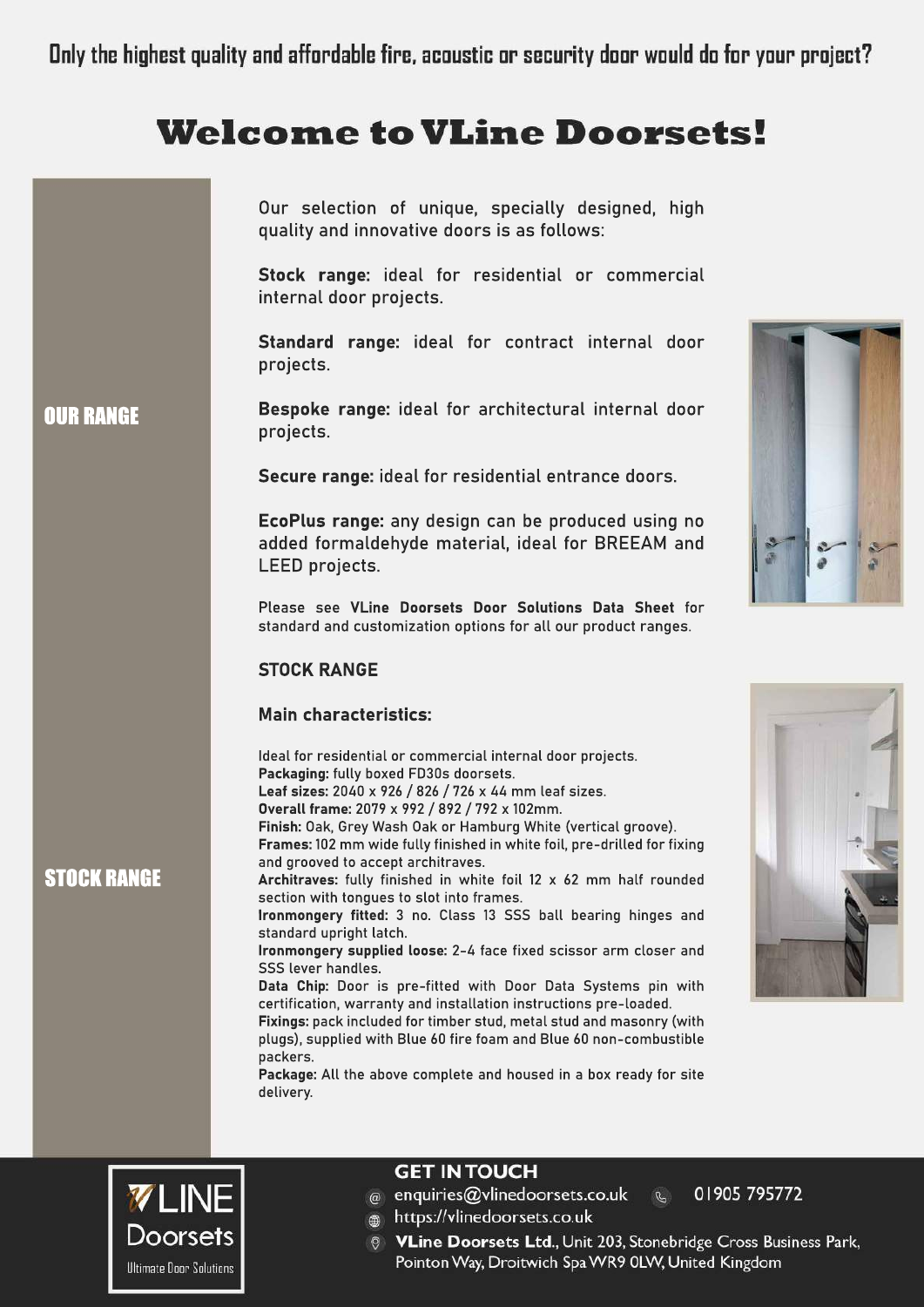# **Welcome to VLine Doorsets!**

|                 | <b>STANDARD RANGE</b>                                                                                                                                                                                                                                                                                                                                                                                                                                                                                                                                                                                                                                                                                                                                                                                                                                                                                                                                                                                                                                                                 |
|-----------------|---------------------------------------------------------------------------------------------------------------------------------------------------------------------------------------------------------------------------------------------------------------------------------------------------------------------------------------------------------------------------------------------------------------------------------------------------------------------------------------------------------------------------------------------------------------------------------------------------------------------------------------------------------------------------------------------------------------------------------------------------------------------------------------------------------------------------------------------------------------------------------------------------------------------------------------------------------------------------------------------------------------------------------------------------------------------------------------|
|                 | <b>Main characteristics:</b>                                                                                                                                                                                                                                                                                                                                                                                                                                                                                                                                                                                                                                                                                                                                                                                                                                                                                                                                                                                                                                                          |
| <b>RD RANGE</b> | Ideal for contract internal door projects.<br>Sizes: Available sized as required (certification dependant), varying<br>core constructions on offer to cover ratings and certification.<br>EcoPlus only available on FD30s currently.<br>Frame: can be produced to suit wall widths and applications. Can<br>also be supplied primed, clear lacquered or fully finished foil<br>wrapped.<br>Architraves: can be produced to suit enquiry (standard 12x64mm).<br>Can also be supplied primed, clear lacquered or fully finished foil<br>wrapped.<br>Fire ratings: NFR (non-fire rated) 44mm, FD30s 44mm, FD60s<br>54mm, FD90s 64mm and FD120s 57-64mm.<br>Glazing: range of glass and glazing options.<br>Finish: hundreds of foil, laminate or 3D skin finishes or customized<br>image finish using your own photo, image or logo.<br>Ironmongery: Recessed items can be supplied and fitted. Non<br>recessed items can be supplied loose.<br>Data Chip: Doors are fitted with a Door Data Systems pin containing<br>certification and warranty details and installation instructions. |
|                 | <b>BESPOKE RANGE</b>                                                                                                                                                                                                                                                                                                                                                                                                                                                                                                                                                                                                                                                                                                                                                                                                                                                                                                                                                                                                                                                                  |
|                 | <b>Main characteristics:</b>                                                                                                                                                                                                                                                                                                                                                                                                                                                                                                                                                                                                                                                                                                                                                                                                                                                                                                                                                                                                                                                          |
| ERANG:          | Ideal for architectural internal door projects.<br>Flexible design: custom size, custom glazing, custom grooving and<br>multiple or mixed finishes available.<br>Sizes: Available sized as required (certification dependant), varying<br>core constructions on offer to cover ratings and certification.<br>EcoPlus only available on FD30s currently.<br>Frame: can be produced to suit wall widths and applications. Can<br>also be supplied primed, clear lacquered or fully finished foil<br>wrapped.<br>Architraves: can be produced to suit enquiry (standard 12x64mm).<br>Can also be supplied primed, clear lacquered or fully finished foil<br>wrapped.<br>Fire ratings: NFR (non-fire rated) 44mm, FD30s 44mm, FD60s<br>54mm, FD90s 64mm and FD120s 57-64mm.<br>Glazing: range of glass and glazing options.<br>Finish: hundreds of foil, laminate or 3D skin finishes or customized<br>image finish using your own photo, image or logo.<br>Ironmongery: Recessed items can be supplied and fitted. Non<br>recessed items can be supplied loose.                          |
|                 | Data Chip: Doors are fitted with a Door Data Systems pin containing<br>certification and warranty details and installation instructions.                                                                                                                                                                                                                                                                                                                                                                                                                                                                                                                                                                                                                                                                                                                                                                                                                                                                                                                                              |



**STANDA** 

**BESPOI** 

### **GET IN TOUCH**

enquiries@vlinedoorsets.co.uk  $\omega$ 

01905 795772

https://vlinedoorsets.co.uk  $\oplus$ 



 $\mathcal{Q}$ 

**VLine Doorsets Ltd., Unit 203, Stonebridge Cross Business Park,** Pointon Way, Droitwich Spa WR9 0LW, United Kingdom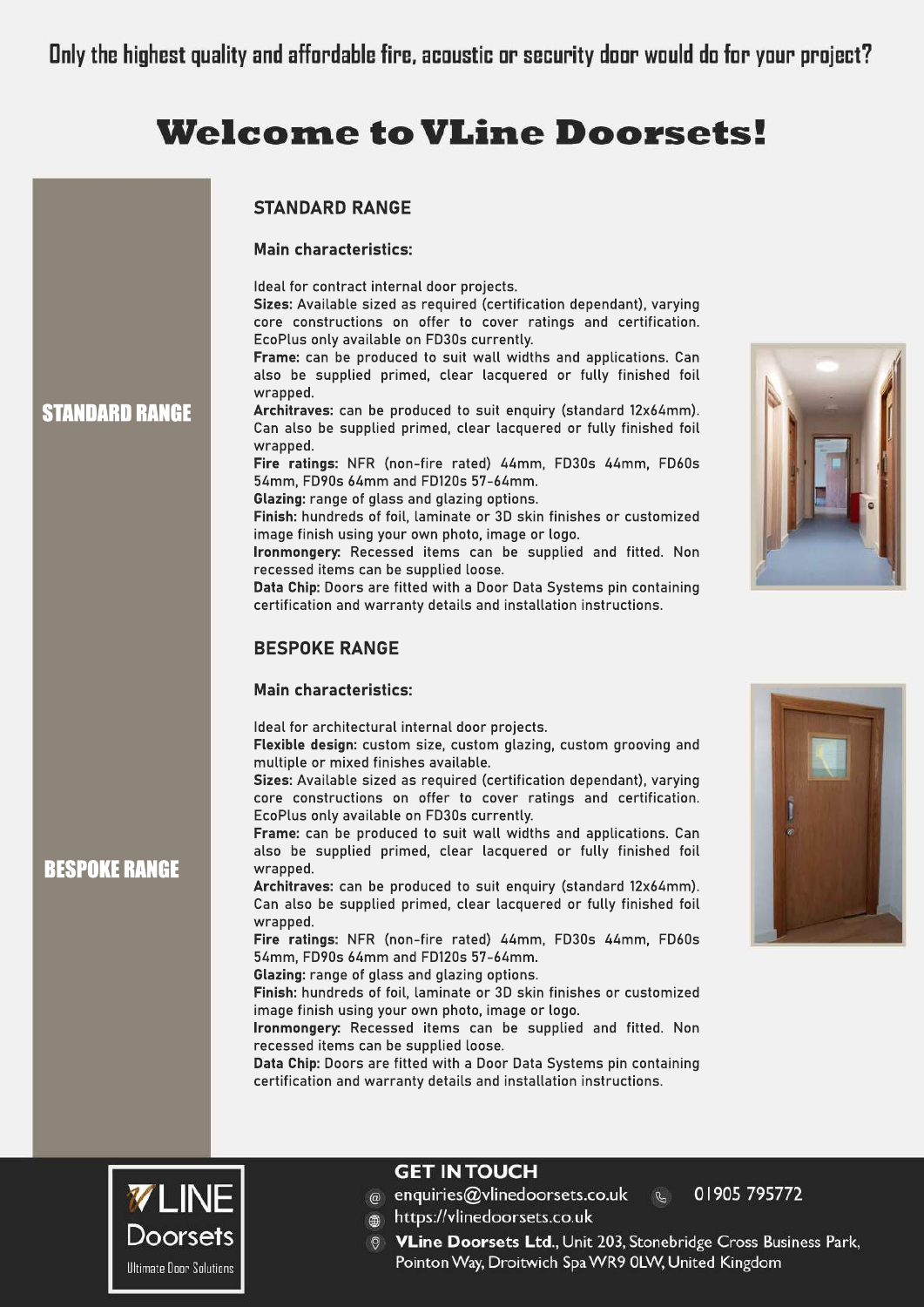# **Welcome to VLine Doorsets!**

| <b>SECURE RANGE</b>  | <b>SECURE RANGE</b><br><b>Main characteristics:</b><br>Ideal for residential entrance doors.<br>Sizes: Available sized as required (certification dependant), varying<br>core constructions on offer to cover ratings and certification.<br>EcoPlus only available on FD30s currently.<br>Frame: can be produced to suit wall widths and applications. Can<br>also be supplied primed or clear lacquered.<br>Architraves: available on request.<br>Fire ratings: NFR (non-fire rated) 44mm, FD30s 54mm, FD60s<br>54mm.<br>Glazing: not available.<br>Finish: hundreds of foil, laminate or 3D skin finishes or customized<br>image finish using your own photo, image or logo. | Image: FD30 test at 35:53 mir |
|----------------------|--------------------------------------------------------------------------------------------------------------------------------------------------------------------------------------------------------------------------------------------------------------------------------------------------------------------------------------------------------------------------------------------------------------------------------------------------------------------------------------------------------------------------------------------------------------------------------------------------------------------------------------------------------------------------------|-------------------------------|
|                      | Ironmongery: Recessed items are supplied and fitted. Non recessed<br>items are supplied loose.<br>Data Chip: Door is pre-fitted with Door Data Systems chip pin with<br>certification, warranty and installation instructions pre-loaded.                                                                                                                                                                                                                                                                                                                                                                                                                                      |                               |
|                      | <b>ECOPLUS RANGE</b>                                                                                                                                                                                                                                                                                                                                                                                                                                                                                                                                                                                                                                                           | <b>EcoPlus Range</b>          |
| <b>ECOPLUS RANGE</b> | Any design can be produced using no added<br>formaldehyde material. Ideal for BREEAM and LEED<br>projects.                                                                                                                                                                                                                                                                                                                                                                                                                                                                                                                                                                     | No Added Formaldehy           |
|                      | <b>FINISHES</b>                                                                                                                                                                                                                                                                                                                                                                                                                                                                                                                                                                                                                                                                |                               |
| <b>FINISHES</b>      | Foil, laminate, 3D skin or veneer<br>Large selection of different finishes available, choose<br>from hundreds of foil, laminate or 3D skin finishes.                                                                                                                                                                                                                                                                                                                                                                                                                                                                                                                           |                               |
|                      | Customized finish - photo, image or logo<br>Use your own design - customized image finish using<br>your own photo, image or logo is available.                                                                                                                                                                                                                                                                                                                                                                                                                                                                                                                                 |                               |
|                      | <b>OUR PARTNERS / SUPPLIERS</b>                                                                                                                                                                                                                                                                                                                                                                                                                                                                                                                                                                                                                                                |                               |
|                      | <b>Door Data Systems</b><br>https://www.doordatasystems.co.uk                                                                                                                                                                                                                                                                                                                                                                                                                                                                                                                                                                                                                  | <b>RAM Extrusion</b>          |
| <b>SUPPLIERS</b>     | <b>RAM Extrusion</b>                                                                                                                                                                                                                                                                                                                                                                                                                                                                                                                                                                                                                                                           |                               |
|                      | https://ramextrusion.co.uk<br>Blue 60 Foam and packers systems                                                                                                                                                                                                                                                                                                                                                                                                                                                                                                                                                                                                                 |                               |
|                      | http://www.blue-60.co.uk<br><b>Apex Ironmongery</b><br>https://www.apexironmongery.co.uk                                                                                                                                                                                                                                                                                                                                                                                                                                                                                                                                                                                       |                               |
|                      | <b>GET INTOUCH</b>                                                                                                                                                                                                                                                                                                                                                                                                                                                                                                                                                                                                                                                             |                               |
| <b>VLINE</b>         | enquiries@vlinedoorsets.co.uk<br>$\mathcal{G}$<br>https://vlinedoorsets.co.uk                                                                                                                                                                                                                                                                                                                                                                                                                                                                                                                                                                                                  | 01905 795772                  |



- 
- https://vlinedoorsets.co.uk

Pointon Way, Droitwich Spa WR9 0LW, United Kingdom

**VLine Doorsets Ltd., Unit 203, Stonebridge Cross Business Park,** 



*nutes.* 

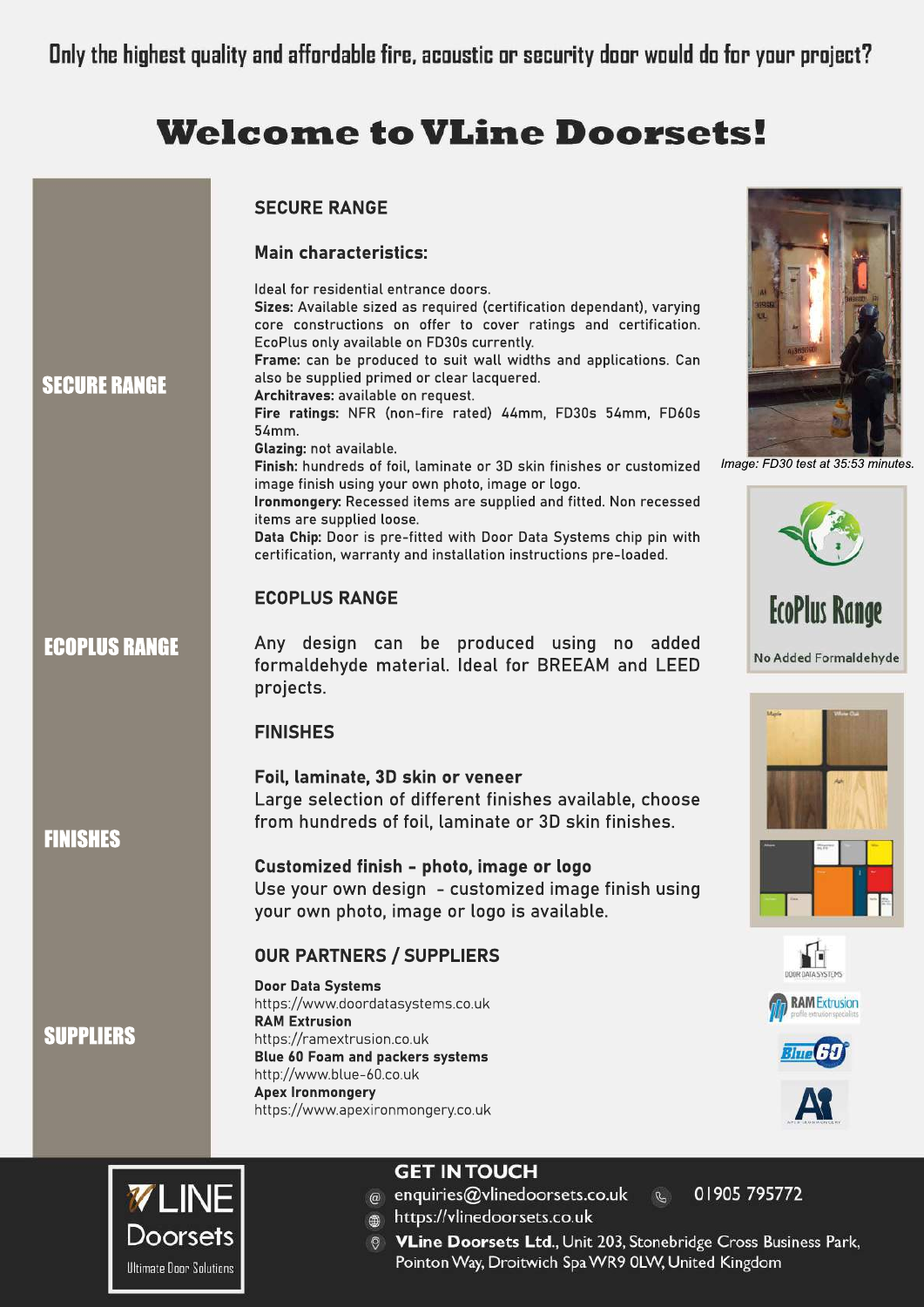# **Welcome to VLine Doorsets!**

|                      |                                        | <b>WLINE Doorsets</b>                                                        |                                                                                         |                                                                        |                                                                            |                                                                 |
|----------------------|----------------------------------------|------------------------------------------------------------------------------|-----------------------------------------------------------------------------------------|------------------------------------------------------------------------|----------------------------------------------------------------------------|-----------------------------------------------------------------|
|                      |                                        | VLINE DOORSETS DOOR SOLUTIONS DATA SHEET                                     |                                                                                         |                                                                        |                                                                            |                                                                 |
|                      | <b>CATEGORY</b>                        |                                                                              | <b>AVAILABLE OPTIONS</b><br>Options: • Standard, V Must be specified                    |                                                                        |                                                                            |                                                                 |
|                      | <b>DESCRIPTION</b>                     |                                                                              | <b>STOCK RANGE</b><br>Ideal for residential or<br>commercial internal<br>door projects. | <b>STANDARD RANGE</b><br>Ideal for contract<br>internal door projects. | <b>BESPOKE RANGE</b><br>Ideal for architectural<br>internal door projects. | <b>SECURE RANGE</b><br>Ideal for residential<br>entrance doors. |
|                      | <b>Fire rating</b>                     | <b>NFR</b>                                                                   |                                                                                         | V.                                                                     | Ý.                                                                         | $\sqrt{}$                                                       |
|                      |                                        | FD30                                                                         | ٠                                                                                       | V.                                                                     | $\sqrt{ }$                                                                 | $\sqrt{}$                                                       |
|                      |                                        | FD6o                                                                         |                                                                                         | V                                                                      | $\sqrt{}$                                                                  | v                                                               |
| PERFORMANCE          |                                        | FD90                                                                         |                                                                                         |                                                                        | V                                                                          |                                                                 |
|                      |                                        | FD120                                                                        |                                                                                         |                                                                        | v.                                                                         |                                                                 |
|                      | Smoke control                          | $\mathsf{S}$                                                                 | ۰                                                                                       | V                                                                      | $\sqrt{}$                                                                  | $\sqrt{ }$                                                      |
|                      | Sound attenuating                      | 29dB                                                                         |                                                                                         | V                                                                      | V                                                                          | $\checkmark$                                                    |
|                      |                                        | 35dB                                                                         |                                                                                         | V                                                                      | v.                                                                         |                                                                 |
|                      |                                        | $40 + dB$                                                                    |                                                                                         |                                                                        | V                                                                          |                                                                 |
|                      | <b>Security rating</b>                 | PAS <sub>24</sub>                                                            |                                                                                         |                                                                        |                                                                            | $\sqrt{ }$                                                      |
|                      | Data Chip Pin                          | DDS NFC Data Pin                                                             | ٠                                                                                       | V                                                                      | v.                                                                         | $\sqrt{ }$                                                      |
|                      | Core construction                      | Stile and rail<br>100% recycled                                              |                                                                                         | $\sqrt{ }$                                                             | v.                                                                         | <b>V</b>                                                        |
| <b>CORE MATERIAL</b> |                                        | EcoPlus (no added<br>formaldehyde, ideal<br>for BREEAM and LEED<br>projects) |                                                                                         | $\sqrt{ }$                                                             | v                                                                          |                                                                 |
|                      |                                        | Particle board                                                               |                                                                                         | v                                                                      | v.                                                                         |                                                                 |
|                      |                                        | Solid timber                                                                 |                                                                                         | ý                                                                      | v.                                                                         |                                                                 |
|                      |                                        | Non-combustible                                                              |                                                                                         | V                                                                      | V                                                                          |                                                                 |
|                      | Sizes (leaf sizes)                     | 2040 x 926 mm                                                                | ٠                                                                                       |                                                                        |                                                                            |                                                                 |
|                      |                                        | 2040 x 826 mm                                                                | ٠                                                                                       |                                                                        |                                                                            |                                                                 |
| SIZE                 |                                        | 2040 x 726 mm<br>Standard or custom<br>sizes (subject to                     |                                                                                         | $\sqrt{ }$                                                             | $\sqrt{}$                                                                  | $\sqrt{ }$                                                      |
|                      | Frame width                            | certification)<br>102 mm                                                     | ۰                                                                                       |                                                                        |                                                                            |                                                                 |
|                      |                                        | By specification                                                             |                                                                                         | V                                                                      | v.                                                                         | V                                                               |
|                      | <b>Architraves</b>                     | 12x64 mm tonged                                                              | ٠                                                                                       | $\sqrt{}$                                                              | $\sqrt{ }$                                                                 |                                                                 |
|                      |                                        | By specification                                                             |                                                                                         | $\sqrt{}$                                                              | $\sqrt{}$                                                                  | $\sqrt{}$                                                       |
|                      | <b>Door finishes</b>                   | Foil                                                                         | $V$ ***                                                                                 | v                                                                      | v.                                                                         | v                                                               |
|                      |                                        | Laminate                                                                     |                                                                                         | $\sqrt{ }$                                                             | v.                                                                         | $\sqrt{ }$                                                      |
|                      |                                        | Veneer                                                                       |                                                                                         |                                                                        | v.                                                                         | $\sqrt{ }$                                                      |
| <b>FINISH</b>        | <b>Frame finish</b>                    | Foil MDF                                                                     | ٠                                                                                       | $\sqrt{ }$                                                             | $\sqrt{}$                                                                  | $\sqrt{}$                                                       |
|                      |                                        | Softwood                                                                     |                                                                                         | V                                                                      | V                                                                          | $\sqrt{}$                                                       |
|                      |                                        | Hardwood                                                                     |                                                                                         | $\sqrt{ }$                                                             | V                                                                          | $\vee$                                                          |
|                      |                                        | Pre-drilling                                                                 | ٠                                                                                       | V                                                                      | $\sqrt{}$                                                                  | $\sqrt{}$                                                       |
| <b>GLASS</b>         | Glazing                                | Clear                                                                        |                                                                                         | V                                                                      | $\sqrt{}$                                                                  |                                                                 |
|                      |                                        | Wired                                                                        |                                                                                         | V                                                                      | v.                                                                         |                                                                 |
|                      | <b>Ironmongery</b>                     | Hinges                                                                       | ٠                                                                                       | $\sqrt{ }$                                                             | $\sqrt{ }$                                                                 | V                                                               |
|                      | (recessed)                             | Locks                                                                        | ٠                                                                                       | V                                                                      | $\sqrt{}$                                                                  | V.                                                              |
|                      |                                        | Concealed closers                                                            |                                                                                         | V                                                                      | V                                                                          | V.                                                              |
| <b>IRONMONGERY</b>   |                                        | Peephole<br>Letter plate                                                     |                                                                                         | ý<br>$\sqrt{ }$                                                        | $\sqrt{}$<br>$\checkmark$                                                  | V<br>$\checkmark$                                               |
|                      |                                        | Handles                                                                      | ٠                                                                                       | V                                                                      | <b>V</b>                                                                   | $\sqrt{}$                                                       |
|                      | <b>Ironmongery</b><br>(supplied loose) | Closers (face fixed)                                                         | ۰                                                                                       | V.                                                                     | $\sqrt{}$                                                                  | v                                                               |
|                      |                                        | Signage                                                                      |                                                                                         | V.                                                                     | v.                                                                         | $\sqrt{ }$                                                      |
|                      | <b>Fixing kit</b>                      | Blue 60 Fire foam                                                            | ٠                                                                                       | V.                                                                     | <b>V</b>                                                                   | v                                                               |
|                      |                                        | Blue 60 Packers                                                              | ٠                                                                                       | V                                                                      | $\sqrt{}$                                                                  | V                                                               |
|                      |                                        | Fixings - Timber stud                                                        | ٠                                                                                       | $\checkmark$                                                           | v                                                                          | $\checkmark$                                                    |
| PACKAGE &            |                                        | Fixings - Metal stud                                                         | ٠                                                                                       | $\sqrt{}$                                                              | $\sqrt{}$                                                                  | $\sqrt{}$                                                       |
| <b>FIXINGS</b>       |                                        | Fixings - Masonry                                                            | ۰                                                                                       | V.                                                                     | ٧                                                                          | ٧                                                               |
|                      | Packaging                              | Fully boxed                                                                  | ٠                                                                                       |                                                                        |                                                                            |                                                                 |
|                      |                                        | Individually stacked                                                         |                                                                                         | V                                                                      | v.                                                                         | $\sqrt{ }$                                                      |

**VLine Doorsets Ltd.** 

A: Unit 203 Pointon Way, Stonebridge Cross, Droitwich, Worcestershire WR9 0LW T: 01905 795 772 E: sales@vlinedoorsets.co.uk W: https://vlinedoorsets.co.uk



### **GET IN TOUCH**

 $\circledcirc$  enquiries@vlinedoorsets.co.uk  $\circledcirc$ 

01905 795772

- ttps://vlinedoorsets.co.uk
- **VLine Doorsets Ltd., Unit 203, Stonebridge Cross Business Park,** Pointon Way, Droitwich Spa WR9 0LW, United Kingdom

**DATA SHEET**